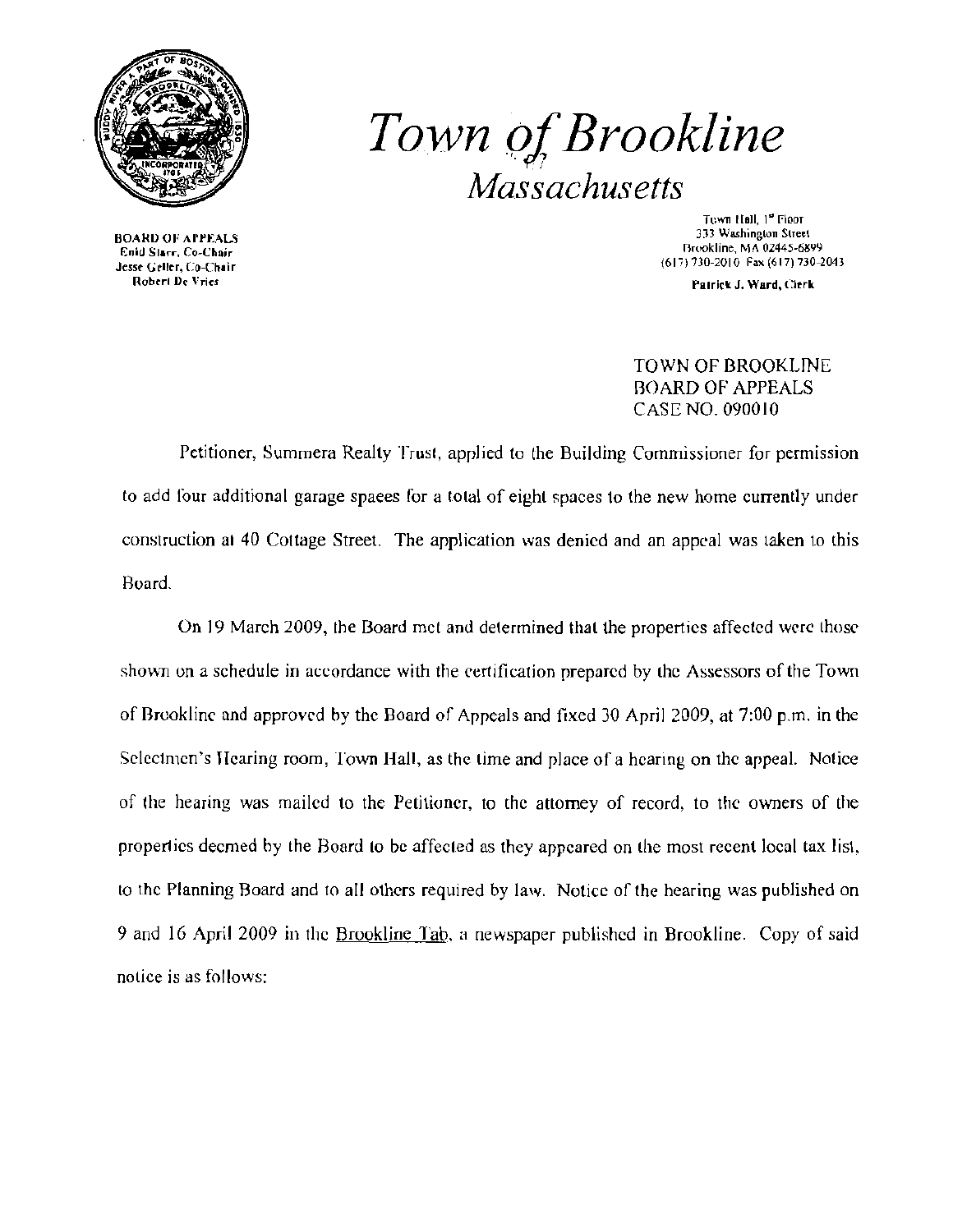## NOTICE OF HEARING

Pursuant to M.G.L. C. 39, sections 23A & 23B, the Board of Appeals will conduct a public hearing to discuss the following case:

Petitioner: SUMMERA REALTY TRUST Location of Premises: 40 COTTAGE ST BRKL Date of Hearing: 04/30/2009 Time of Hearing:  $7:00$  p.m. Place of Hearing: Selectmen's Hearing Room, 6<sup>th</sup> floor A public hearing will be held for a variance and/or special permit from:

4.07, Table of Use Regulations, Use #55, parking for more than four noncommercial vehicles; Special Permit Required of the Zoning By-Law to add four garage spaces to the home currently under construction at 40 Cottage Street, [or a total of eight indoor spaces.

Said Premise located in a 8-40 (single family) distriet.

Hearings, once opened, may be continued by the Chair to a date and time certain. No further notice will be mailed to abutters or advertised in the TAB. Questions regarding whether a hearing has been continued, or the date and time of any hearing may be directed to the Zoning Administrator at 617-734-2134 or check meeting calendar at: *h'tp:!!calendars-town. brook/inc. mao us/MasterTownCalandar/? }«JrmID=* /5tl.

*The Town of Brookline does not discriminate on the basis of disability in admission to, access to, or operations of its programs, services or activities. Individuals who need auxiliary aids for effective communication in programs and services of the Town of Brookline are invited to make their needs known to the ADA Coordinator, Stephen Bressler, Town of Brookline, 11 Pierce Sireel, Brookline, MA 01445. Telepilone:* (6/7) *730-1330; TDD* (617) *730-ZJ17.* 

## Enid Starr Jesse Geller Robert De Vries

At the time and place specified in the notiec, this Board held a publie hearing. Present at the hearing was Chairman, Jonathan E. Book, and Board Members Kathryn R. Ham and Robert DeVries. The petitioner, Summera Realty Trust, was represented by its Attorney, Kenneth B. Hoffman of Holland & Knight LLP, as wcll as Landseape Arehitect, Joseph T. Geller of Stantec

Inc.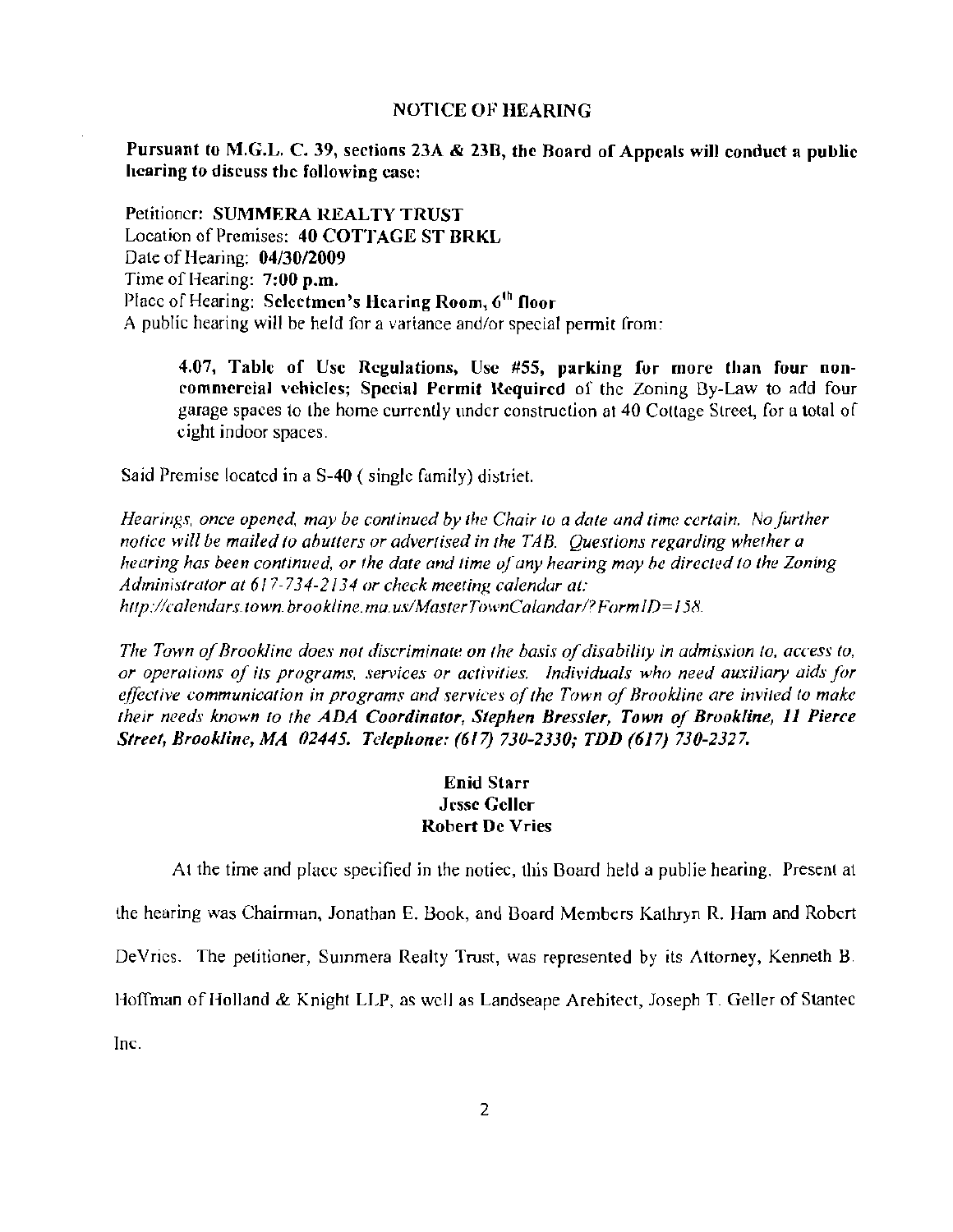40 Cottage Street is a combination of four lots in the Sargent Estates area of Brookline. The property as a whole has frontage on both Cottage Street and Sargent Road. Two singlefamily dwellings previously located on the property were demolished in summer 2008. The foundation for a new single-family dwelling is currently under constroction. Vehicular access to this dwelling is provided from two driveways: one leading from Cottage Street and another from Sargent Road. A significant portion of the property, that closest to Sargent Pond, has been placed under a state approved conservation restriction for the benefit of the Brookline Conservation Commission.

The applicant, Summera Really Trust, proposes to construct four additional garage bays in storage spaee below the garage currently under construction for a total of eight bays. Currently, four bays have been permitted at grade. The garage is located on the north side of the new dwelling and consists of two levels, four vehicle bays on each level. The topography of the property rises from Sargent l{oad towards Cottage Street. This change in elevalion allows for both the lower and upper levels of the garage 10 be accessed by the same driveway. The driveway from Sargent Road Icads to a courtyard and the lower level garage; the driveway then continues around the garage and allows access to a separate courtyard and the upper level garage bays. This upper courtyard also connects to a separate courtyard that is accessed by a driveway from Cottage Street. The upper level of the garage is !oealed on the same floor as the dwelling's main (first) floor. The lower level would be located at the basement level.

The garage is located approximately 86 feet 10 inches away from the side property line. Habitable floor area for the dwelling is located above the garages. The exterior of the garage is finished in materials similar to the rest of the dwelling.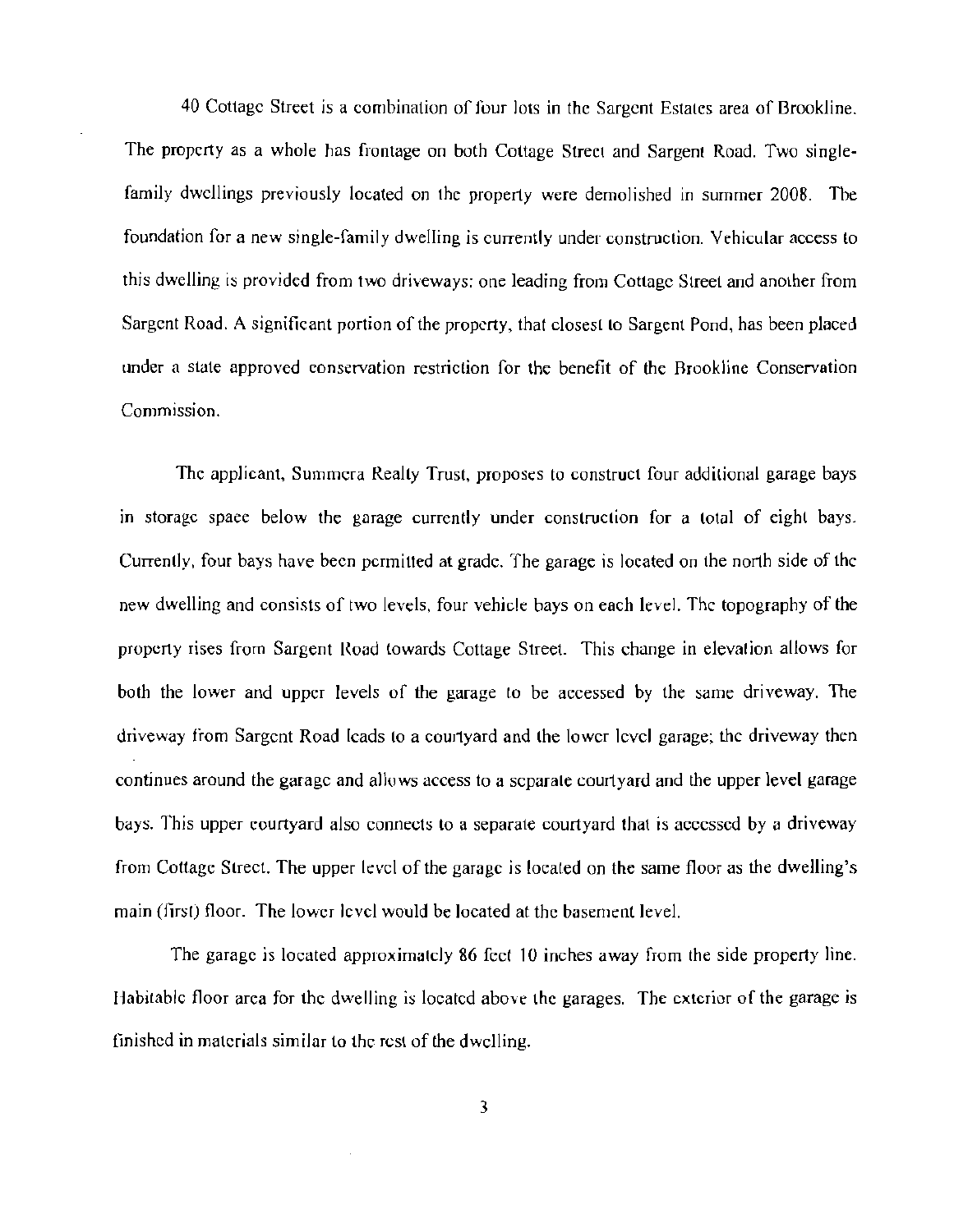The proposed garage would provide parking for up to eight motor vehicles. A speeial permit under Section 4.07, Table of Use Regulations, Use  $#55$ , is required for a private garage or parking area for more than four non-commercial molor vehieles on a residential lot with at least  $10,000$  s.f.

Attorney Hoffman stated the property consisted of four subdivided lots with two very large single family dwellings on two of the lots, Those dwellings provided for parking six cars. He noted therefore that as a practical matter, this request seeks only to add two new garage spaces on the combined lots. The property is heavily landscaped and the garages cannot be seen from the street. Given the size of the house under construction, an eight car garage is not out of character.

Mr. Geller then reviewed elevations and site plans with the Board, illustrating the landscaping and screening being provided by the applicant.

The Board then asked Lara Curtis from the Planning Deparlment to present the Planning

Board's comments on the proposal. She gave the following report from the Planning Boord:

The Planning Board is nol opposed to this proposal for an eight-car parking garage. The garage complies with setback and FAR requirements, and it is designed to be in character with and appear as a part of the main house. Due to the size of the single-family dwelling under construction and the sizc of the property, an eight-car garage appropriately designed is a reasonable amenity and will not detract from the property or negatively affect neighboring properties.

Upon examination, the Board noticed that the provided plans do nol accurately include the lower level garage space in the property's FAR calculations; to ensure clear accurate plans of the garage are kept on file, the applicant should rc-calculate the FAR for the property, considering the eight-car garage area, and indicate the revised fAR on the plans.

Therefore. the Planning Board recommends approval of the proposal and the submitted plans, titled Summera Residence, prepared by Shope Reno Wharton Architecture, and dated January 11, 2008, subject to the following conditions:

1. Only non-commercial vehicles shall be parked in the garage.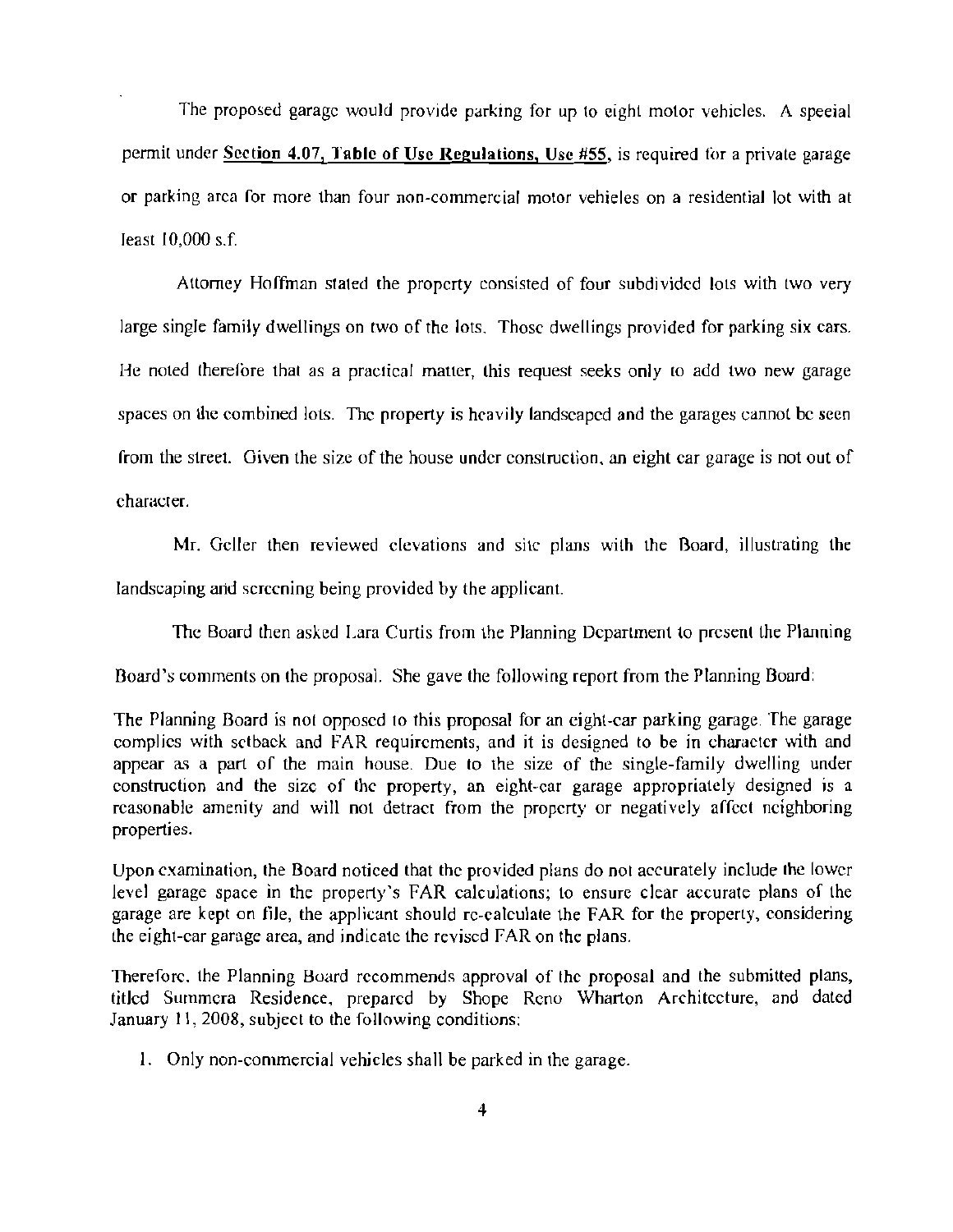- 2. Prior to the issuance of a building permit, the applicant shall submit a revised zoning analysis, indicating the appropriate inclusion of the garage parking spaces in the  $FAR$ calculation, to the Building Commissioner, with a eopy forwarded to the Planning Department.
- 3. Prior to issuance of an amended building permit, the applicant shall submit to the Building Commissioner to ensure eonformanee to the Board of Appeals decision: 1) a final site plan. stamped and signed hy a registered engineer or land surveyor; and 2) evidence the Hoard of Appeals decision has been recorded at the Registry of Deeds.

The Building Commissioner was then asked for his recommendations. Mr. Shepard spoke highly of the degree of eooperation and diligence the applieant and the applieant's contraetors have shown the Building Department and other departments of the Town. He reviewed the height ealeulations at the request of one of the Board members. He also indicated that the applicant will need a license for gasoline storage. The lieense is granted by the Board of Selectmen on applieation through the Fire Department. Mr. Shepard did not see a problcm with that oecurring at the time that an Occupancy Permit was sought. Mr. Shepard also indicated that the applicant has complied with Condition No.2 above suggested by the Planning Board. Mr. Shepard distributed a copy of the revised calculations prepared by the applicant and indicated that the condition suggested by the Planning Board regarding the recalculation of the FAR has been satisfied and may be deleted.

No other persons spoke in favor or in opposition to the application.

The Chairman inquired as to whether the four lots are in common ownership and, lherefore. had heen merged for zoning purposes, and Attorney Hoffman replied in the affirmative. After discussion and deliberation by the Board, thc Board determined that based upon the submissions by the applicant of the site plan and the elevations, the specific site is an appropriate location for an additional four car garage under the existing four car garage. The incorporation of an four garage bays on the property will not adversely affect the neighborhood,